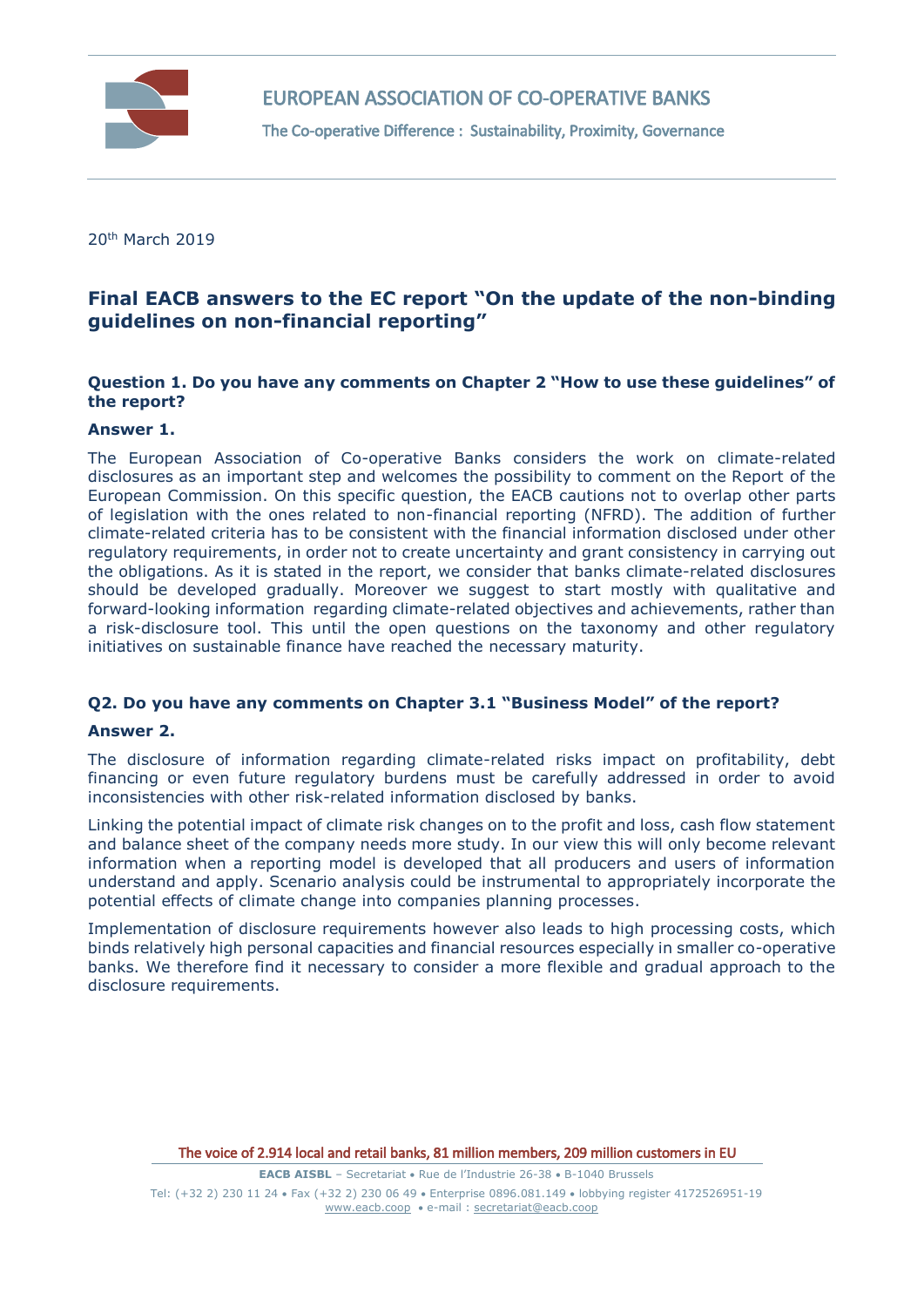

EUROPEAN ASSOCIATION OF CO-OPERATIVE BANKS

The Co-operative Difference : Sustainability, Proximity, Governance

# **Q3. Do you have any comments on Chapter 3.2 "Policies and Due Diligence Processes" of the report?**

## **Answer 3.**

The EACB believes that the inclusion of due diligence processes is necessary to verify not only the ability of the bank to declare its own information related to the climatic risk, but also to monitor over time the degree of maturity of the bank itself in integrating these principles in its strategic planning. However, we must ensure that these policies and processes do not translate into disproportionate costs for institutions that must then comply with the asked requirements.

## **Q4. Do you have any comments on Chapter 3.3 "Outcomes" of the report?**

### **Answer 4.**

The EACB recommends that disclosure regarding "Outcomes" by banks must focus on qualitative analysis of their actions to limit the climate-risks in the area in which they operate, rather than on a quantitative analysis based on the amount of information collected from the companies, that is still today difficult to realize due to the lack of information that they can provide. This is particularly the case for SME's. Listed companies and large companies may have less difficulty. But as SME's are the main client group of cooperative banks, this is an issue that should be acknowledged. In this respect the proposed measurement via KPI's may be difficult to implement. We suggest that it should be looked into further.

## **Q5. Do you have any comments on Chapter 3.4 "Principal Risks and Their Management" of the report?**

# **Answer 5.**

EACB Members consider that there are too many uncertainties related to the criteria for defining the "Principal risks" that will be produced mostly by the proposal on taxonomy. Thus, it is currently difficult to give answers to this question.

# **Q6. Do you have any comments on Chapter 3.5 "KPIs" of the report?**

### **Answer 6.**

The EACB would like to draw attention to the provision of scope 3 information regarding "all indirect emissions along a value chain". This issue will become very challenging for banks: if on one hand the declaration on bank's climate impacts can be relatively easy to apply and formulate, on the other hand reconstructing the climate impacts of the entire value chain on the environment is likely to be a challenge, as it would have to rely on climate information provided by companies. This may be in certain instances very difficult. Indeed since entities, like SMEs in particular (typically clients of local and regional co-operative banks), do not publish the requested information; it would be extremely difficult to operationalize. If this "chain of information" would not be available for credit institutions, Banks could not have a whole vision of scope 3 disclosures and, consequently, take the responsibility to guarantee a consistent and complete report.

Requiring financial institutions to develop their own calculation methods is neither financially possible for all individual institutions nor realistically achievable. Possibly a simplified standard

The voice of 2.914 local and retail banks, 81 million members, 209 million customers in EU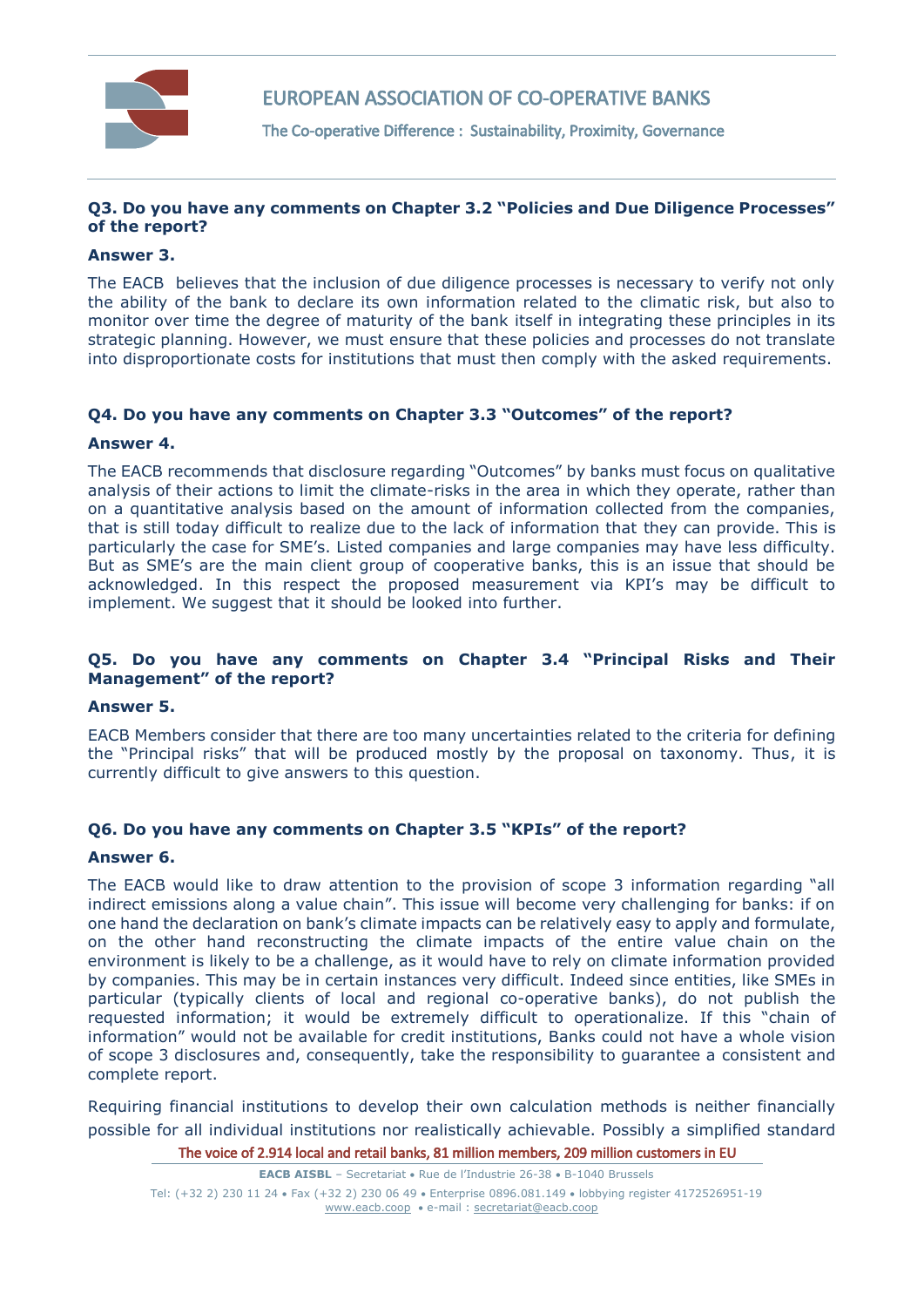

EUROPEAN ASSOCIATION OF CO-OPERATIVE BANKS

The Co-operative Difference : Sustainability, Proximity, Governance

approach should be envisaged. Secondly, it should be recognized that such estimations could only be made when data are available.

# **Q7. Do you have any comments on Annex I "Proposed disclosures for Banks and Insurance companies to the report?**

### **Answer 7.**

EACB Members see the relevance of, informing how the business model is affected by climaterelated risks; but they argue in favour of a proportionate approach.

Description of the management of climate-related risks and disclosure of climate policies may cause high expenses, in a context where the rest of the legislative framework is not still mature and clear enough to ensure availability of information at an acceptable cost. Therefore it is recommended to reduce the disclosure requirements for detailed disclosure. In our opinion, a gradual approach is necessary and we have to ensure that proportionality in terms of activities disclosed will be guarantee, in particular considering the differences between wholesale banks (larger amounts and fewer transactions) and retail banks (smaller amounts and more frequent transactions).

Regarding the guidance on "Principal Risks and Their Management" the EACB suggests to add some clarification and consistency to the Type 1 disclosures regarding ESG factors incorporation and their influence over "financial risk position" and "credit analysis" in order to avoid inconsistency or misleading information overlap between climate-related risk factors and other CRD IV Pillar 3 general risk disclosure by banks.

It would be worth to evaluate the merit of work on further guidance and principle-based approach promoting additional criteria for bank specific climate-related disclosures of risk and opportunities aligned and consistent with the CRD IV Pillar 3 general risk disclosure.

This approach would be useful to ensure that climate-related disclosures by banks will be used as an effective and qualitative set of information to allow all the relevant stakeholders to obtain more in-depth and critical information to properly assess the climate-related factors, risks and opportunities with significant materiality (in the sense of the Point 3.1. of the NBGs on NFRD) to the overall assessment of the climate-related impact over the general risk level and appetite disclosed by banks under CRD IV Pillar 3 requirements.

In the light of previous comments, for our banks it is important to know which disclosures banks *should* consider (type 1) and which *may* be considered (type 2). This distinction was made earlier on but is now not anymore present in the text.

Further clarification of the definition of carbon related assets is also key, most probably through the taxonomy. As it is stated by the TCFD the term "carbon-related assets" is "not well defined" (see *Implementing the Recommendations of the Task Force on Climate-related Financial Disclosures*, p. 26, FN17).

In addition we would like to warn about pitfalls hidden in the calculation of the carbon intensity of portfolios in particular regarding the emissions of sovereign bonds.

The voice of 2.914 local and retail banks, 81 million members, 209 million customers in EU

**EACB AISBL** - Secretariat . Rue de l'Industrie 26-38 . B-1040 Brussels Tel: (+32 2) 230 11 24 Fax (+32 2) 230 06 49 Enterprise 0896.081.149 lobbying register 4172526951-19 [www.eacb.coop](http://www.eacb.coop/)  e-mail [: secretariat@eacb.coop](mailto:secretariat@eacb.coop)